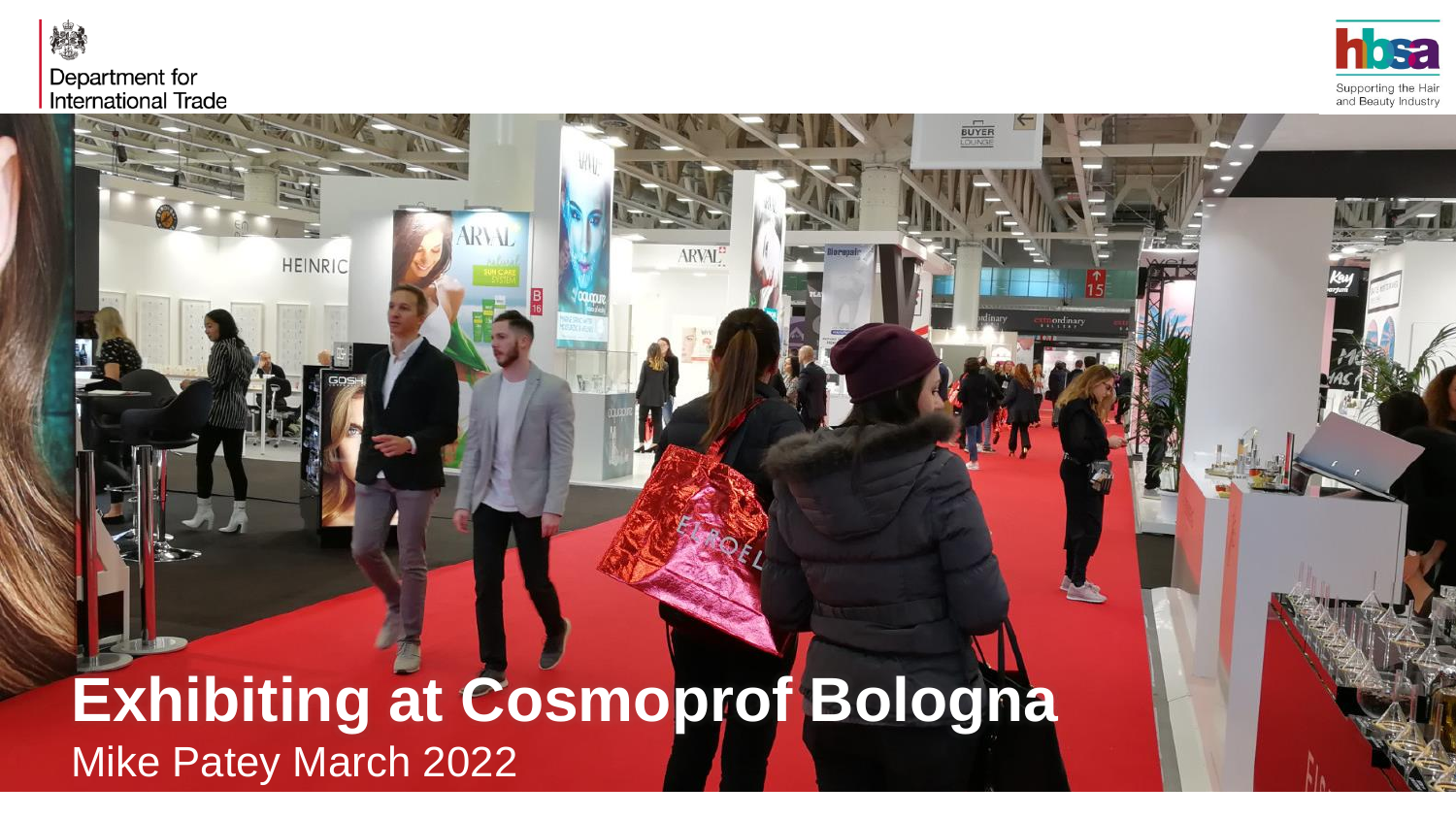



**COSMOPROF 2022 BOLOGNA, ITALY FAIR DISTRICT** 

28 APRIL-1 MAY **OSMO** PERFUMERY& 29 APRIL-2 MAY **COSMO** BEAUTY SAION

# **Exhibiting Essentials**

- 1. Overview
- 2. Essential information
- 3. First impressions
- 4. Who are the visitors?
- 5. Checklist before the exhibition
- 6. Plan your booth
- 7. Lead generation & data
- 8. Review and measure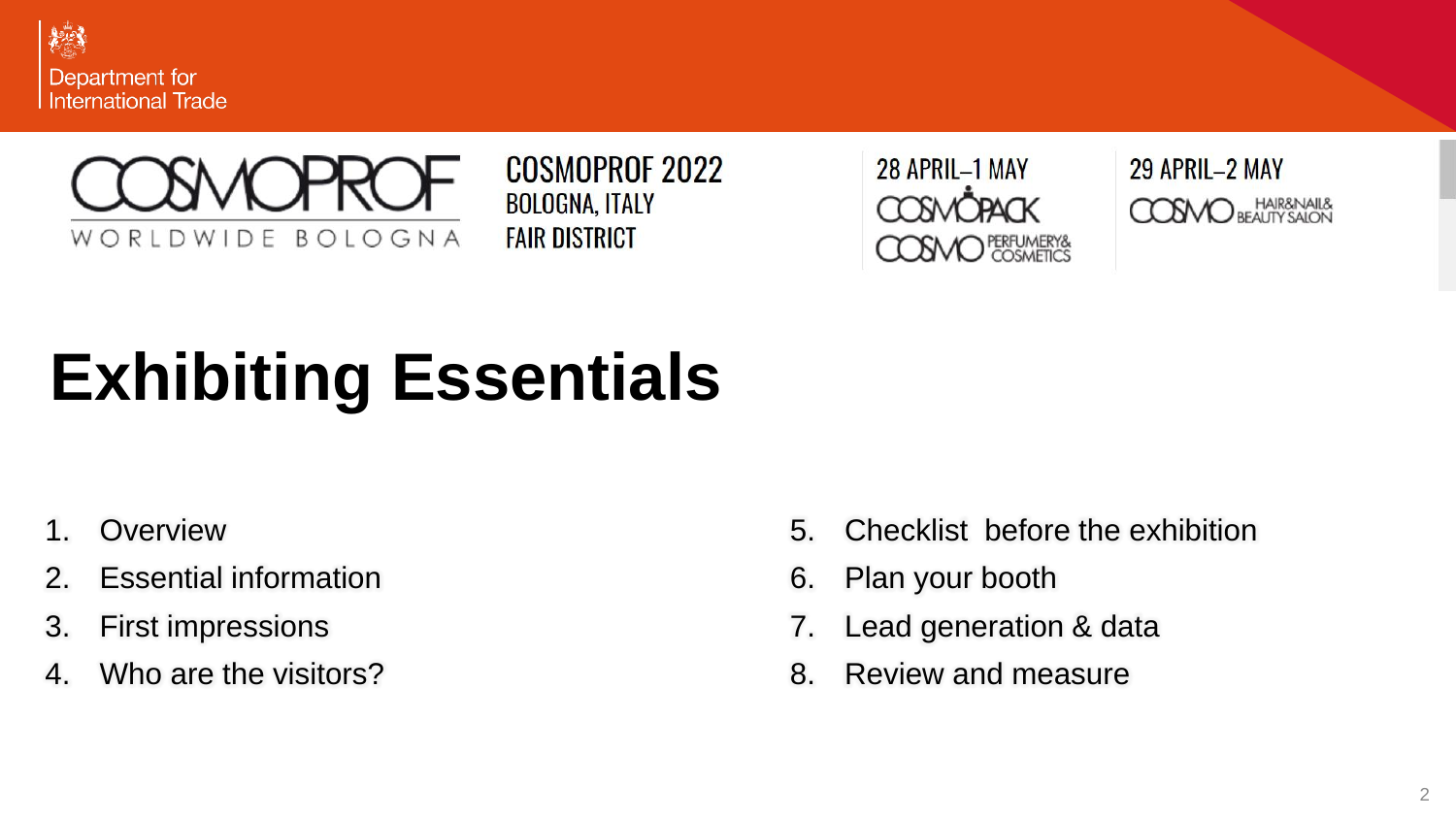

# **1. Exhibitors/Visitors and Show Format**

### **SHOW STATISTICS 2022**

>2700 exhibitors 70 countries represented 26 country pavilions

## **1 FAIR WITH 3 EXHIBITIONS**

28<sup>th</sup> April – 1<sup>st</sup> May *Cosmopack Cosmo Perfumery & Cosmetics (UK Pavilion Hall 19)*

29th April – 2nd May *Cosmo Hair & Nails & Beauty Salon*

## **PASSES**

For entry exhibitors and contractors must register at [www.cosmoprof.befair.eu](http://www.cosmoprof.befair.eu/)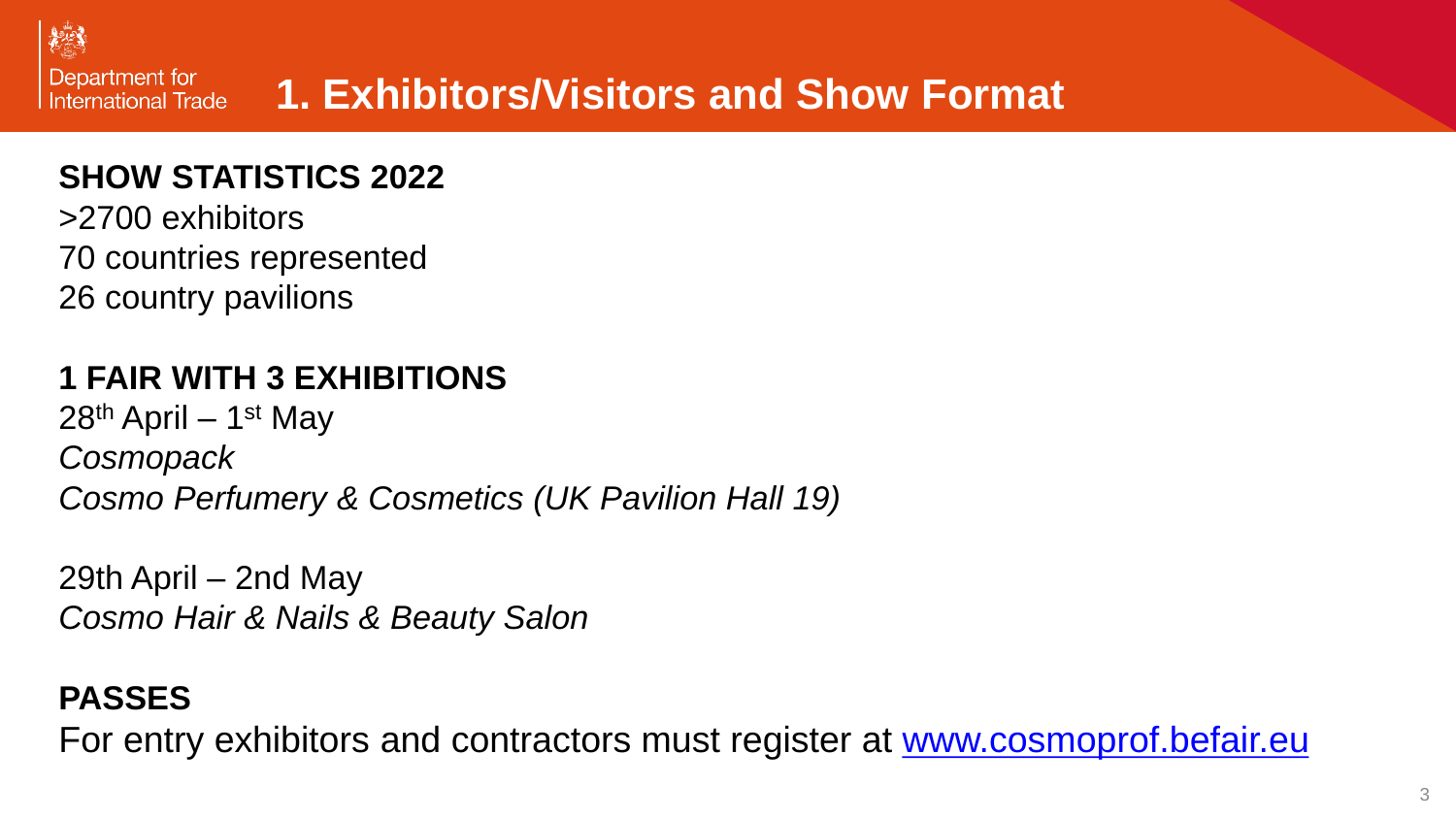

# **2. Essential Information –Read the Exhibitor Manual**

### **SET UP AND BREAKDOWN UK PAVILION HALL 19**

Set Up: 26-27<sup>th</sup> April (08.00-19.00) Break Down: 1st May (18.00-24.00) Removal of samples only 2-4<sup>th</sup> May (08.00-19.00)

### **DELIVERIES/SHIPMENTS**

With official freight forwarder: goods direct to your stand Couriers must use storage service by Bologna Fiere Service to be booked/paid for at [www.befair.eu](http://www.befair.eu/)

### **SELLING**

Sales of products from stands is forbidden except in Hall 36

### **SECURITY**

Advisable to remove products at night and secure them in storage area on stand

### **SINGLE POINT OF CONTACT (SPOC)**

Francesca Bulgarini ph.+39 02 454708202 [francesca.bulgarini@cosmoprof.it](mailto:francesca.bulgarini@cosmoprof.it)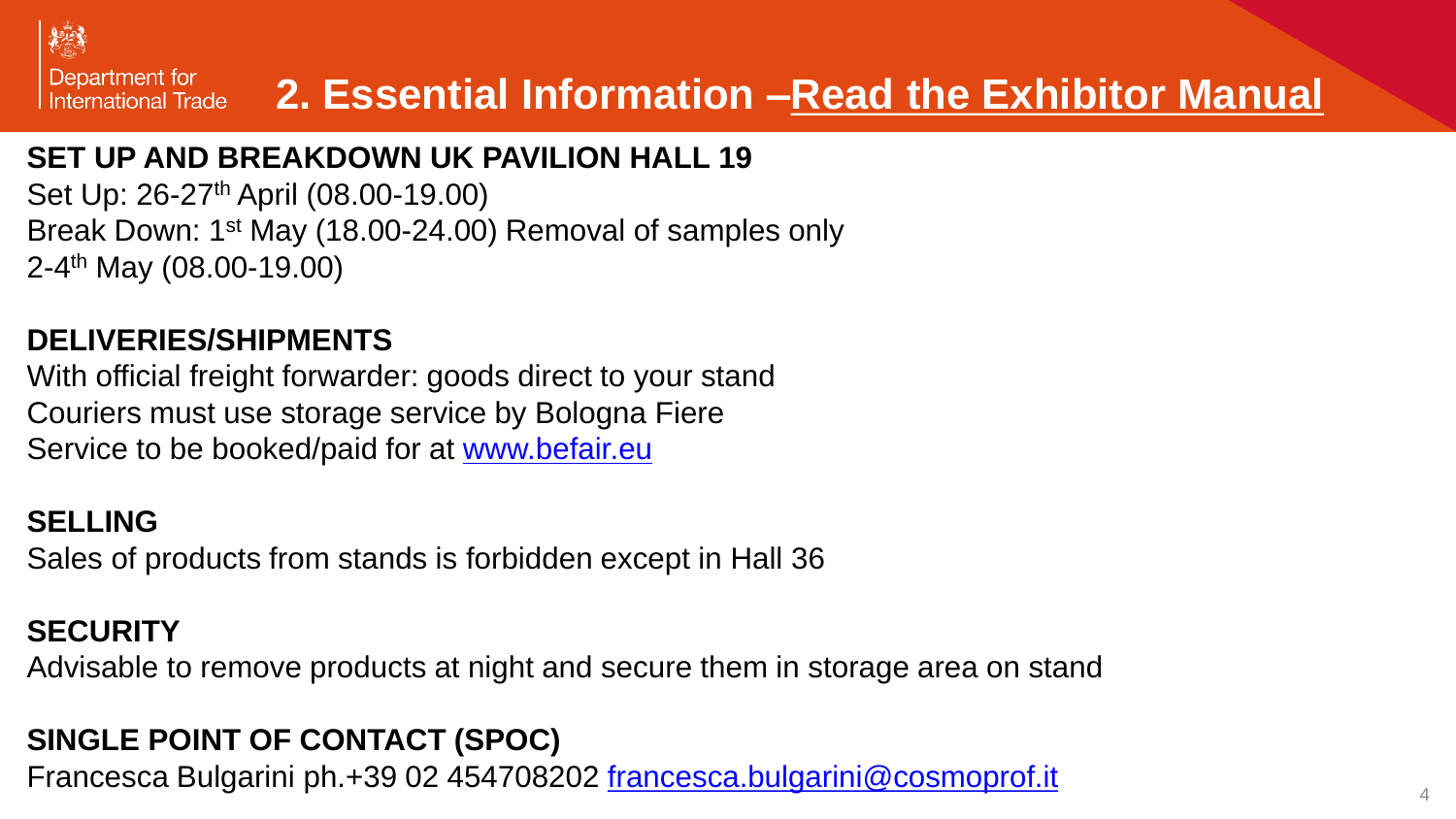

# **2. Essential Information**

### **SHELL SCHEME STANDS**

SPOC for additional services (audio visual, catering etc) SPOC for re-booking options [www.befair.eu](http://www.befair.eu/) (flowers, hospitality, logistics etc)

### **GRAPHICS**

Contact Henoto, [ukpav@henoto.com](mailto:ukpav@henoto.com)

### **BE VIGILANT OF SCAMS**

Bogus companies portray themselves as official suppliers (e.g. Event Fair, FairGuide.com/Construct Data Verlag, Expo Guide, International Fairs Directory)

### **COVID 19 REQUIREMENTS (ITALY,THE FIERE, BACK TO UK)**

PCR or Antigen test required or

Proof of vaccination/recovery no older than 6 months

Up to date policy<https://www.cosmoprof.com/en/visit/anticovid-standards/>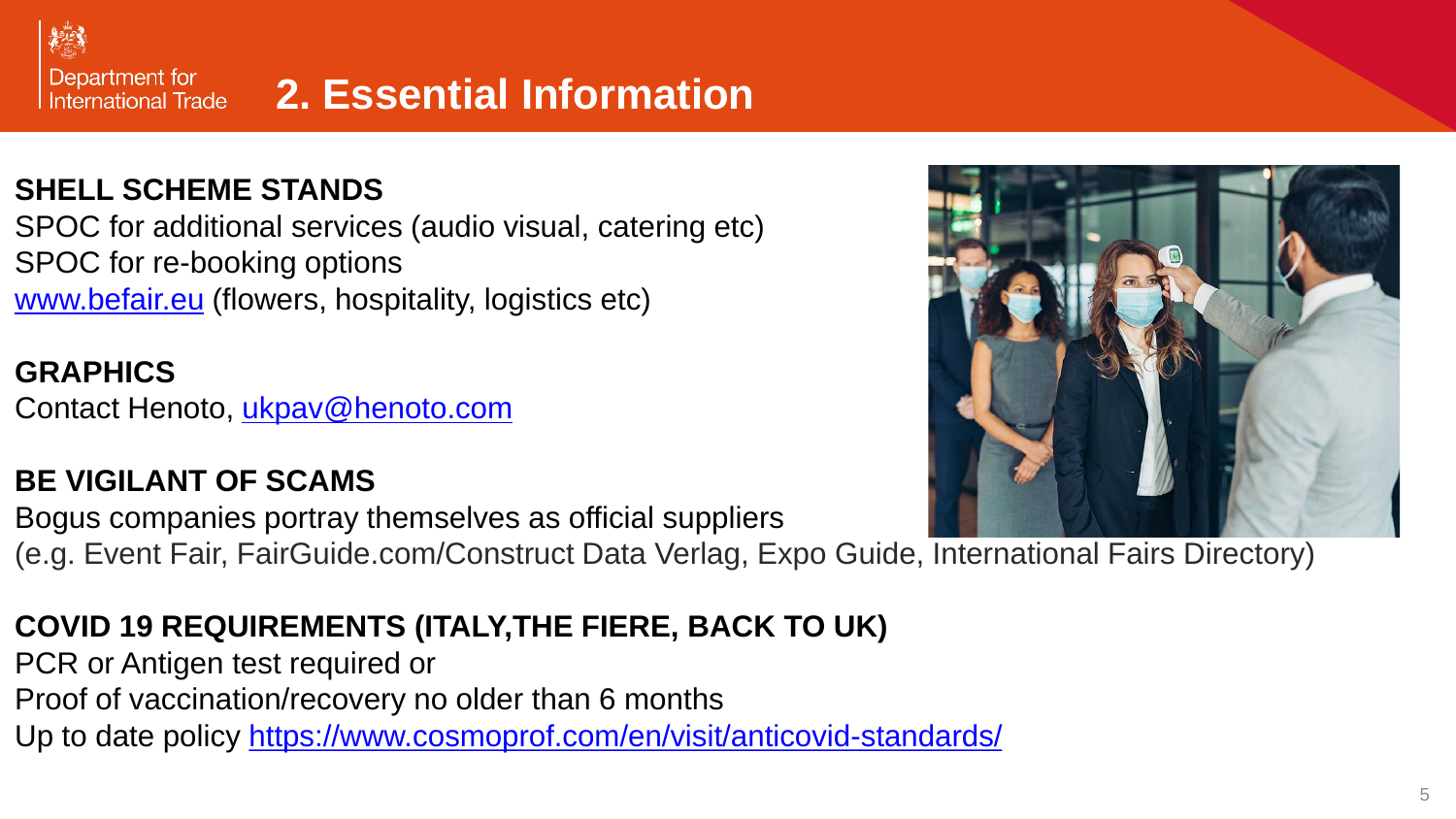

### **BOLOGNA & COSMOPROF ARE BUSY**

Bologna City will be crowded (population up from 400,000 > 650,000) Cosmoprof Bologna is big, spread out and it can be busy

Allow plenty of time – between exhibition halls, food/coffees, taxis, buses, meetings

Exhibition catalogue listing is a must. Check the map for halls and locations

Signposting at venue – pay attention!

Make dinner reservations in advance

Hotel accommodation is expensive and books out early

Carry business cards at all times

Wear comfortable shoes and check your step count!

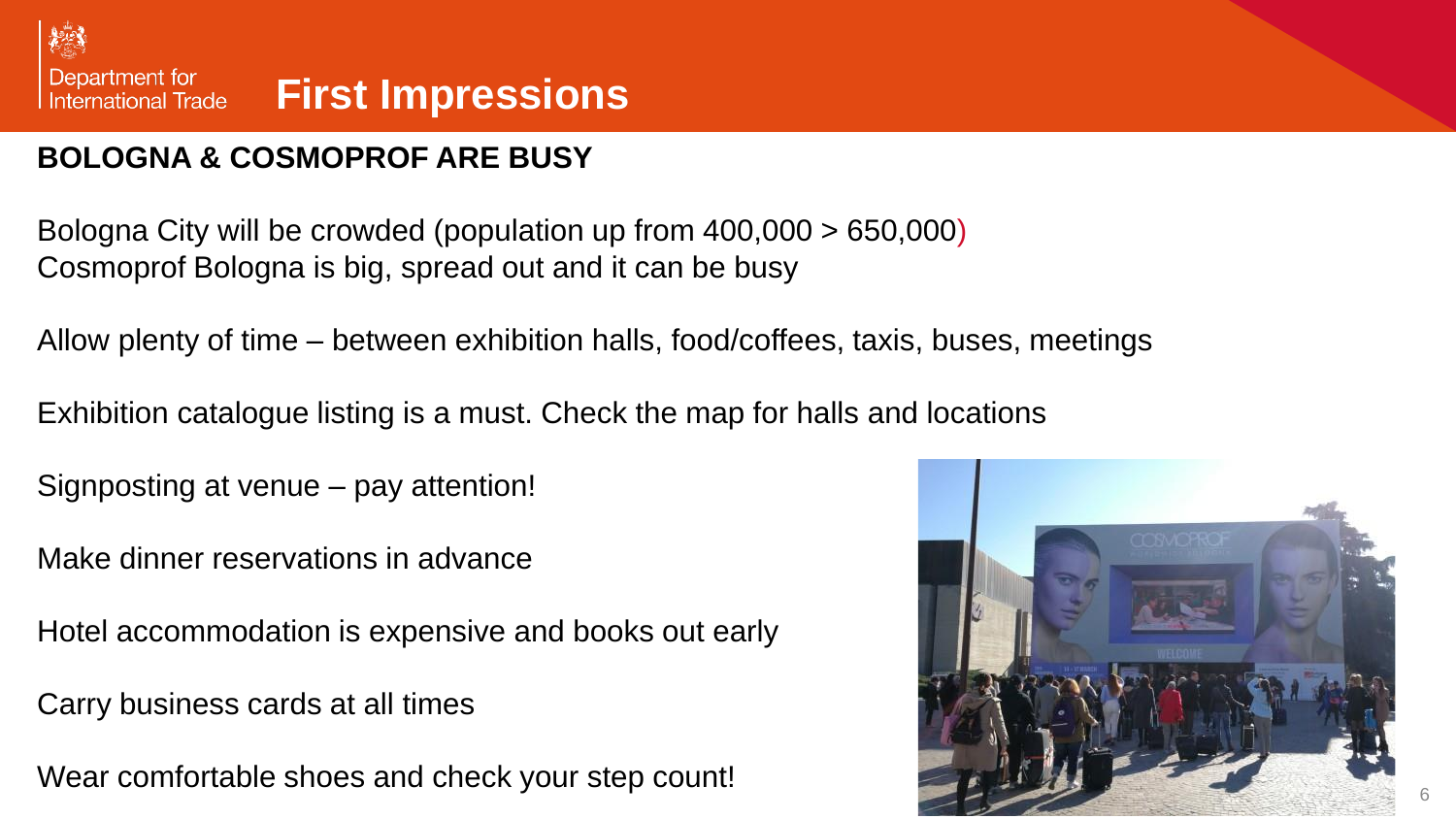

Department for **International Trade** 

# **Visitor Profile 2019 Edition**

| $\bullet$ | Over 250,000<br>visitors |
|-----------|--------------------------|
|           |                          |

- From 154 countries
- 60% Europe
- 19% Asia
- 16% Americas
- 4% Africa
- 1% Oceania

- 23% Manufacturers
- $21%$ Distributors/Wholesalers
- 18% Retailers
- 17% Hair Salons
- 15% Beauty Salons/Spas
- 6% Others

### Visitors **Net Countries Access** Businesses **Your Opportunities**

- **Why are you exhibiting?**
- **What are your key objectives?**
- **What is your plan before, during and after the show?**
- **How will you measure success?**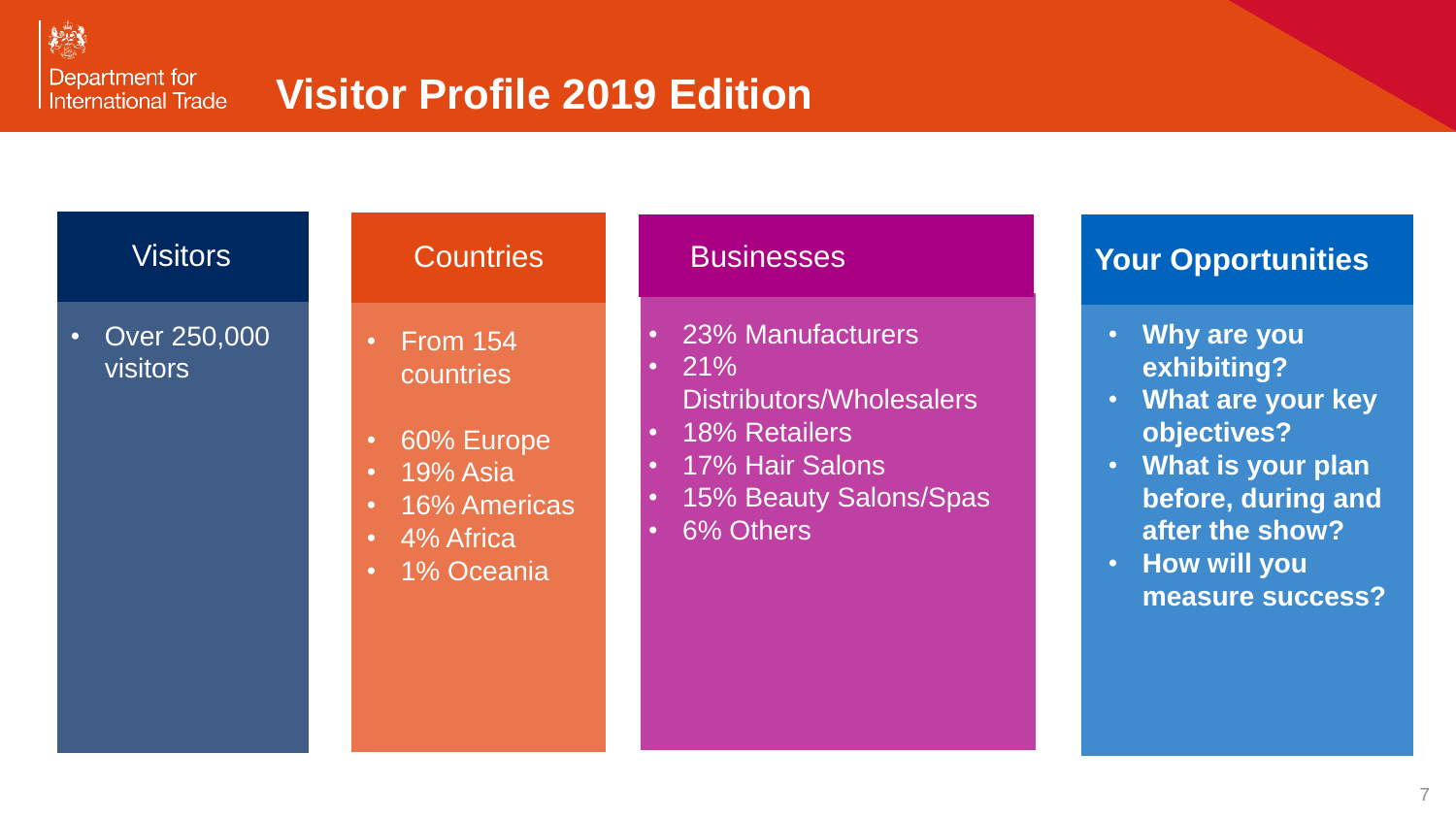Department for **Before: What is your point? Why should I care? International Trade** 

### **PREPARE YOUR ELEVATOR PITCH**

Why is your product or service in the market place? What are the features, benefits and statistics? What is your call to action? What do you want visitors to do?

### **Your stand is your biggest asset (less is often more)**

Present your product/service in an inviting way

Ensure your stand is visually attractive and not too busy (space vs furniture vs graphics)

- Keep your brand identity/messaging consistent (eye catching)
- Signage: if you are looking for distributors then say so!

Work out likely traffic flow and set up your stand with visuals/products facing footfall direction

Don't exaggerate your claims!

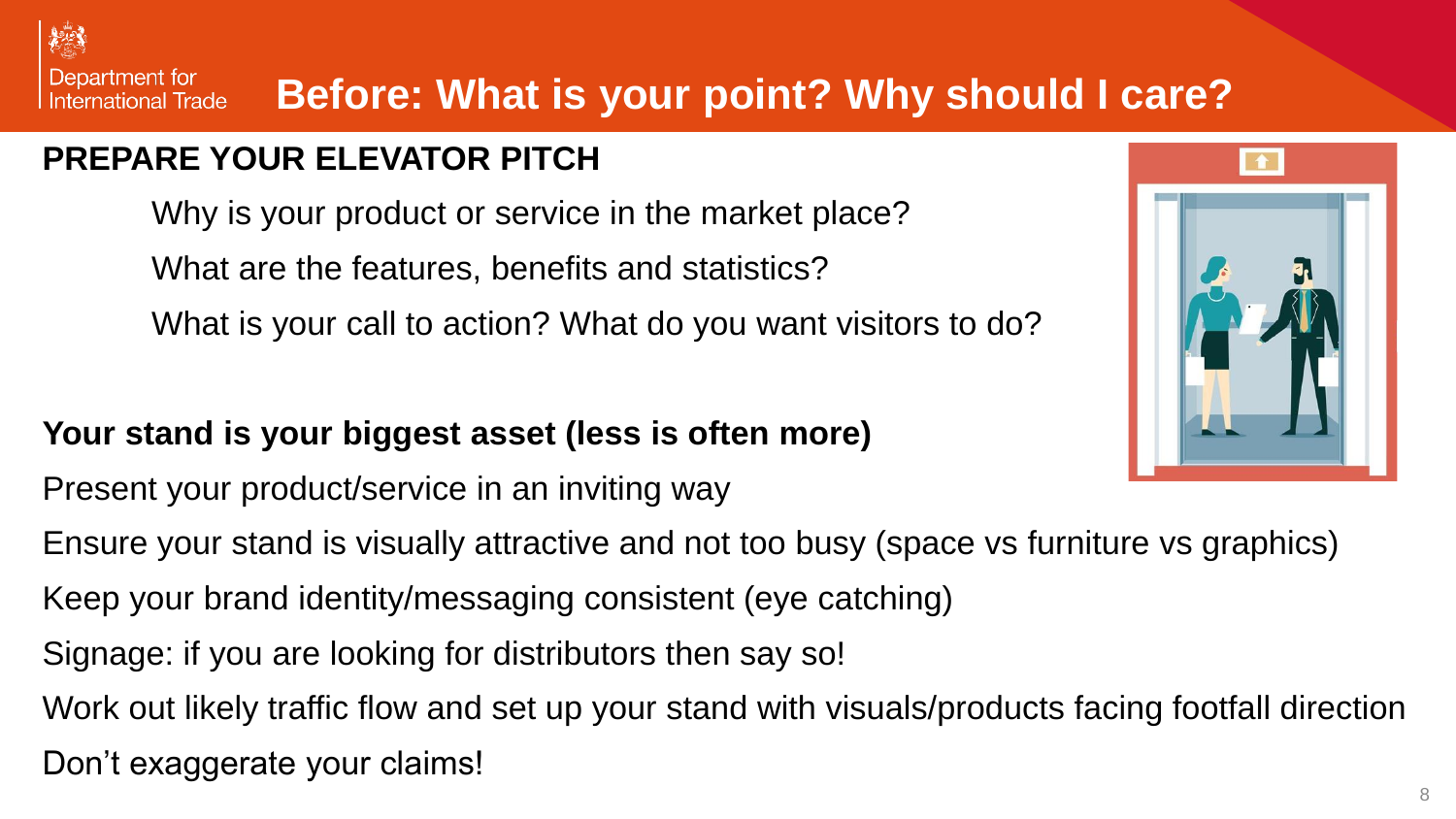

Department for **International Trade** 

# **Before the Exhibition**

**Why are you Exhibiting?**

Brand awareness Lead generation Make sales Reinforce existing relationships Find new distributors or wholesalers Looking for retail customers

*Have clear objectives. e.g*. *Secure 3 follow up meetings/day Make 12 appointments See 10 existing clients Build database by 100 qualified leads*

### **Have a Plan**

Plan how to arrange your booth Product placement, people flow, storage, furniture, graphics, audio visual, electric points, lighting Information on products/services Give aways/ competition Train your staff Advertise your presence Name badges & what to wear

*What should visitors do? Agree a process with a CTA appointments on the day*

### **Measure Success**

Agree a way to measure success (leads/sales)

Make notes from meetings/conversations

*Score you leads (scale 1-5) Agree a plan of action for each tier from hot, warm, cold Follow up all prospects quickly*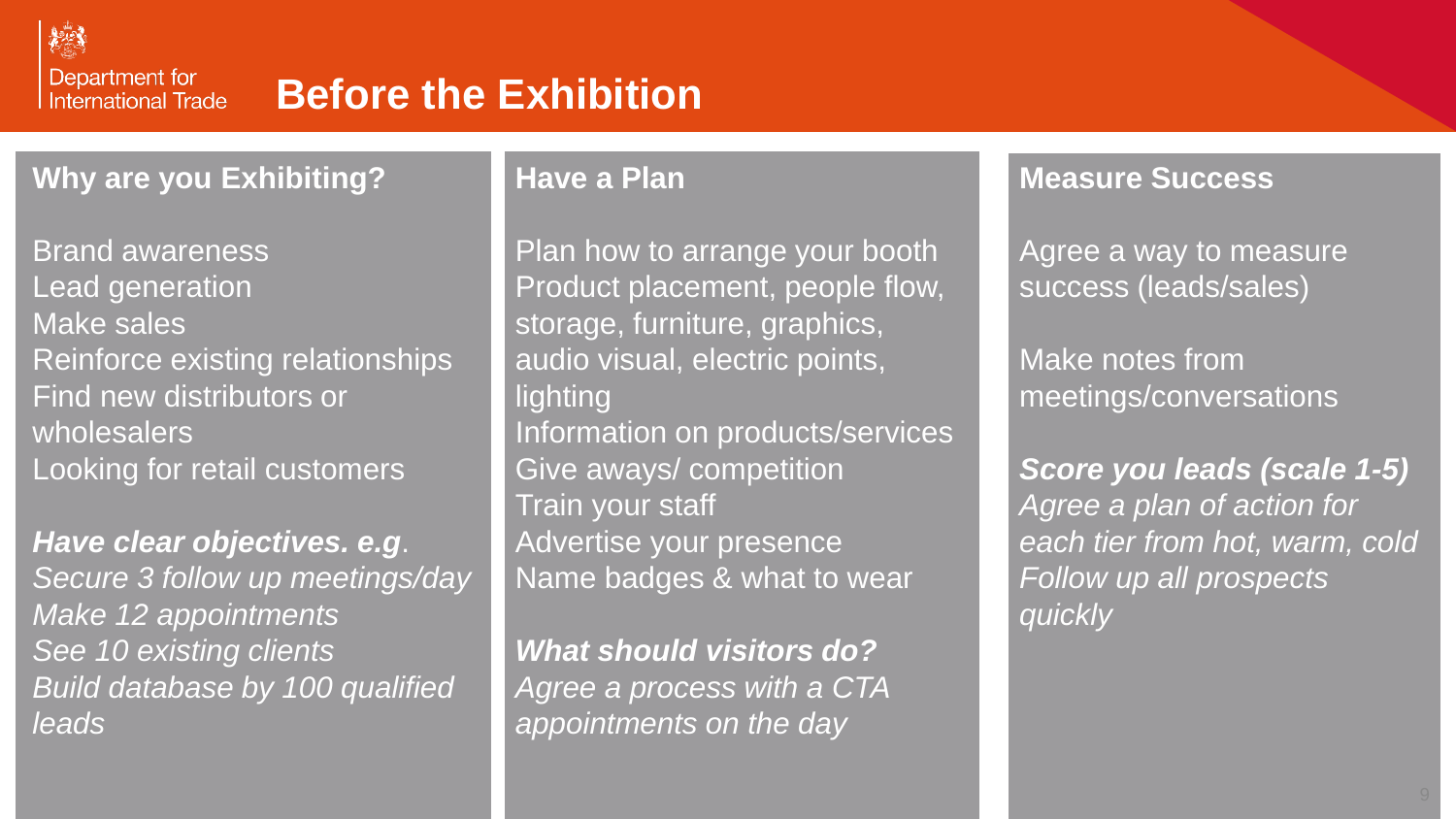### Department for **Before: Let people know you are there International Trade**

### **SET UP MEETINGS**

Target prospective companies/buyers and set up meetings beforehand

Contact existing clients and set up meetings Listing in exhibitor catalogue and join the 'Buyer Program'

### **ADVERTISE YOUR PRESENCE**

Include your booth number on advertising & email signature Use Cosmoprof # on all social media posts Use the trade press, press office, e-marketing, website

### **VIA ORGANISERS**

Cosmotrends – industry report on beauty trends Cosmoprof Awards – Cosmoprof and Cosmopack

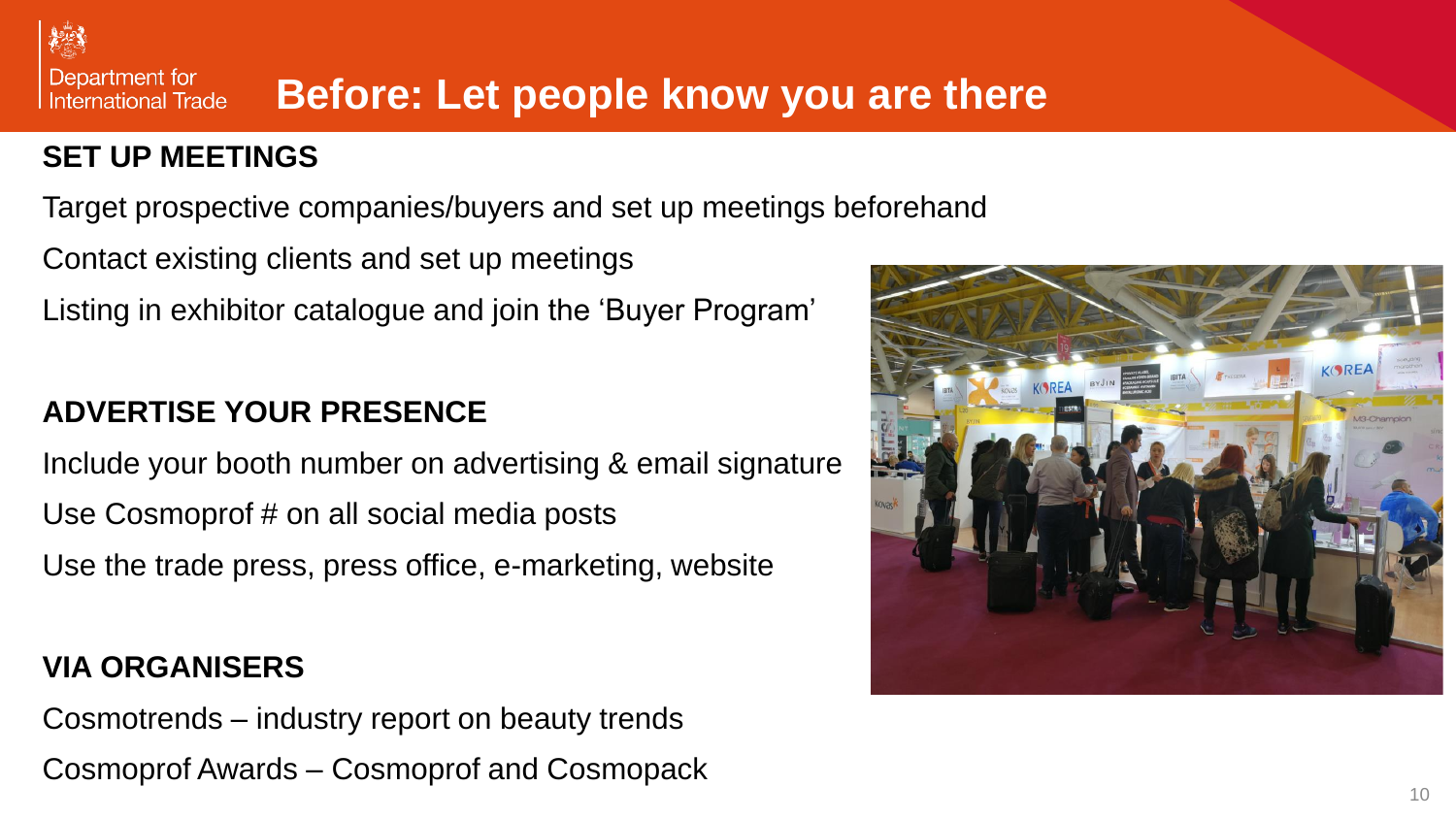# **HOW IS YOUR BOOTH WORKING?**

- Create a flow on your stand (standing / sitting /showing samples)
- Plenty of promotional literature to give away
- Use knowledgeable staff & be well presented
- Network with everyone other exhibitors &
- competitors (you never know!)
- Have samples, give aways or bags
- Body language
- Make sure your booth is manned at all times!
- Network, research new trends/products & competitors

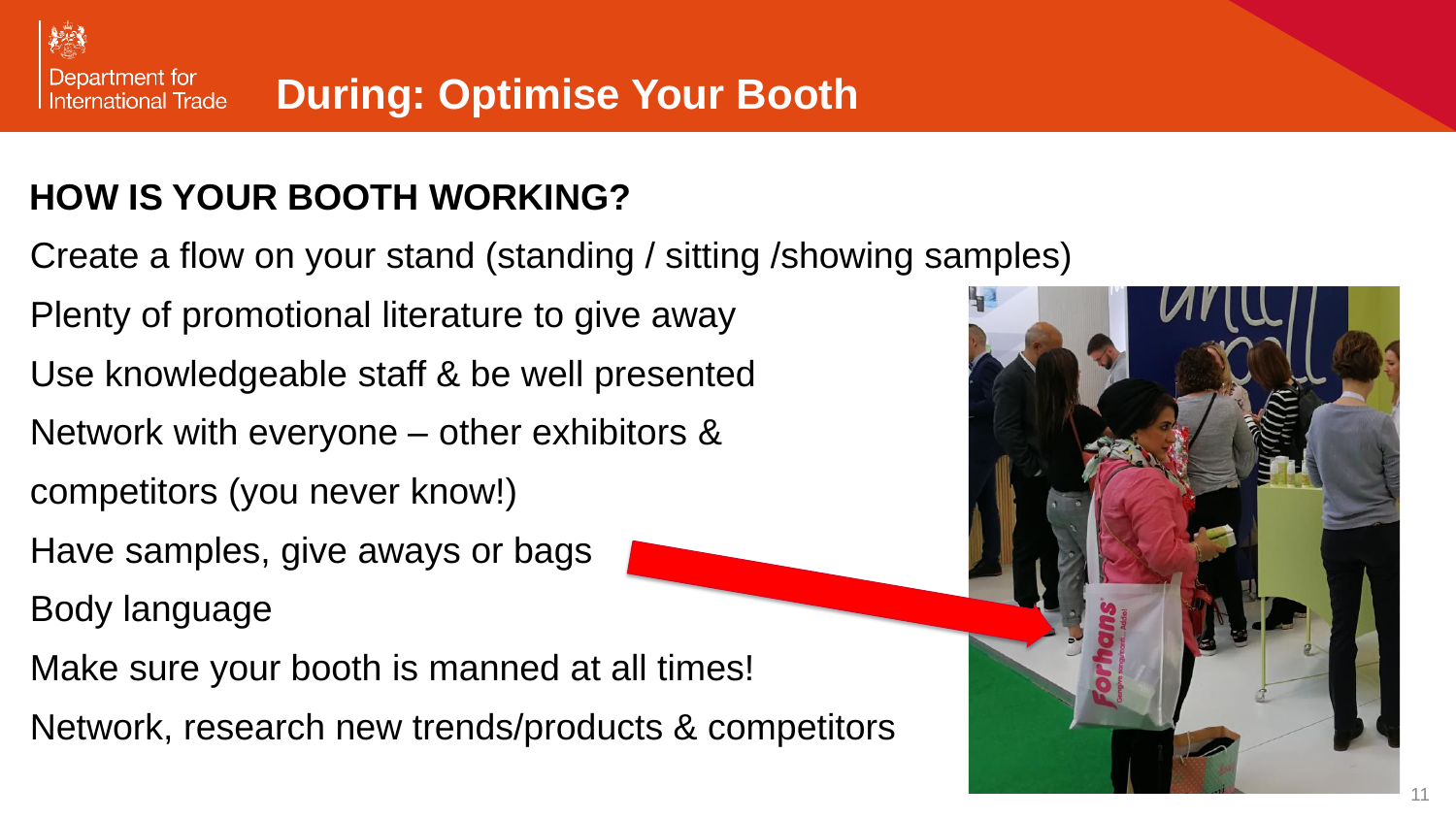

# **During: Meetings and Data Capture**

### **QUALIFY YOUR LEADS?**

Keep your diary up to date & your phone charged

Qualify leads by asking relevant questions What does their company do? Are they looking to buy products like yours? Are they a buyer for their company? Which other brands do they work with?

Online form or collect business cards & score the leads Offer a value added incentive for data

Use an **interactive display** to demonstrate your products/services Engage as many senses as you can Schedule demonstrations or scan QR code for an educational video

Run a competition to give away a prize if someone enters their details

| Jualified Leads, |  |
|------------------|--|
|                  |  |
|                  |  |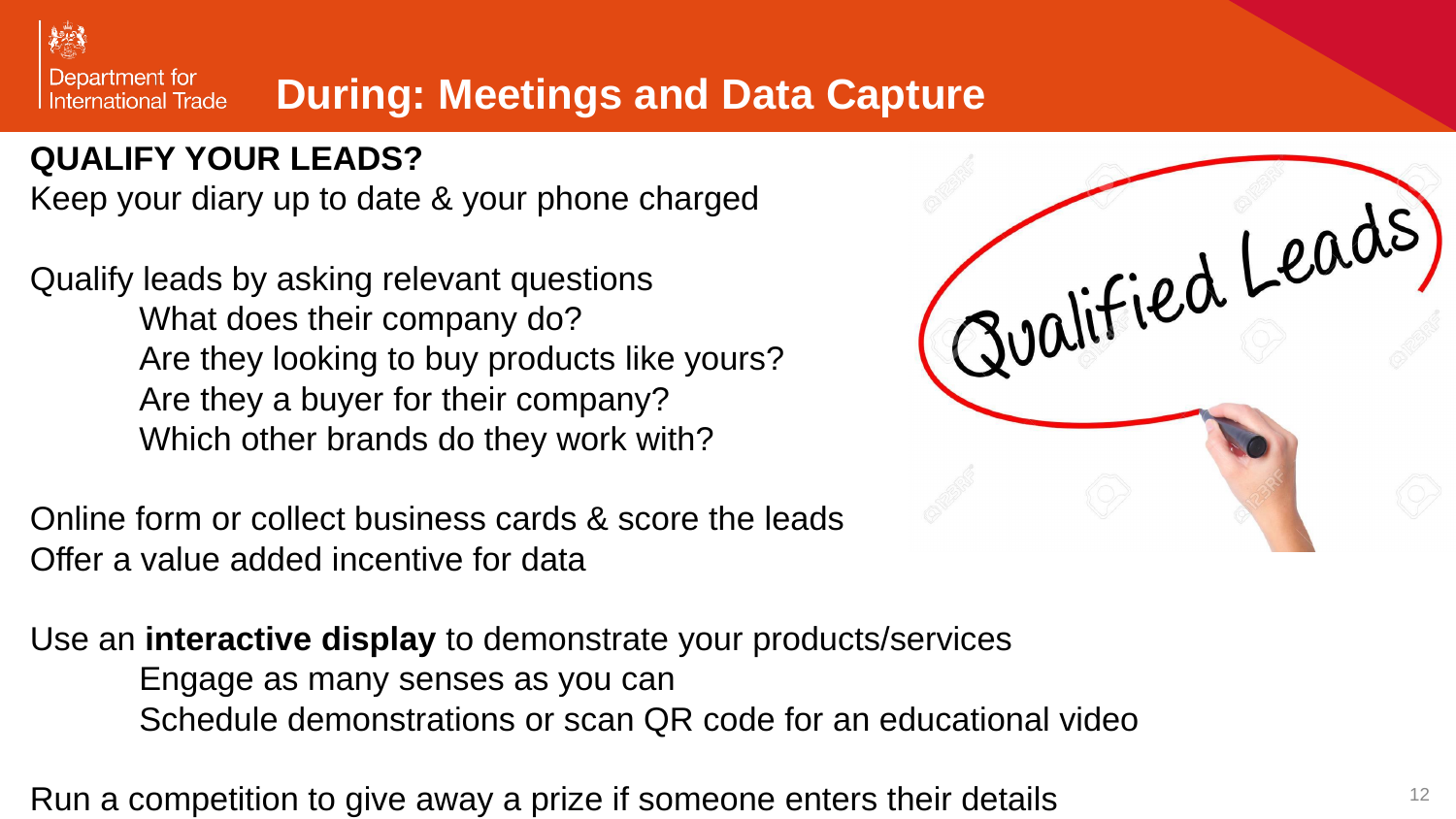

### **HOW DID IT GO TODAY?**

Debrief on the stand at closing time each day – what worked and what could be improved?

Sense check your objectives against daily performance

Can you improve your stand set up / your product / service offering/ the flow of traffic / how you capture data?

### Rank your leads

Do they have influence and or buying authority? A LEAD Are they looking to make an immediate purchase? HOT LEAD Are they looking to purchase but not right away? WARM LEAD Are they not looking to purchase? COLD LEAD

Measure your success – how many hot leads?

Can you put an estimated value on your leads?



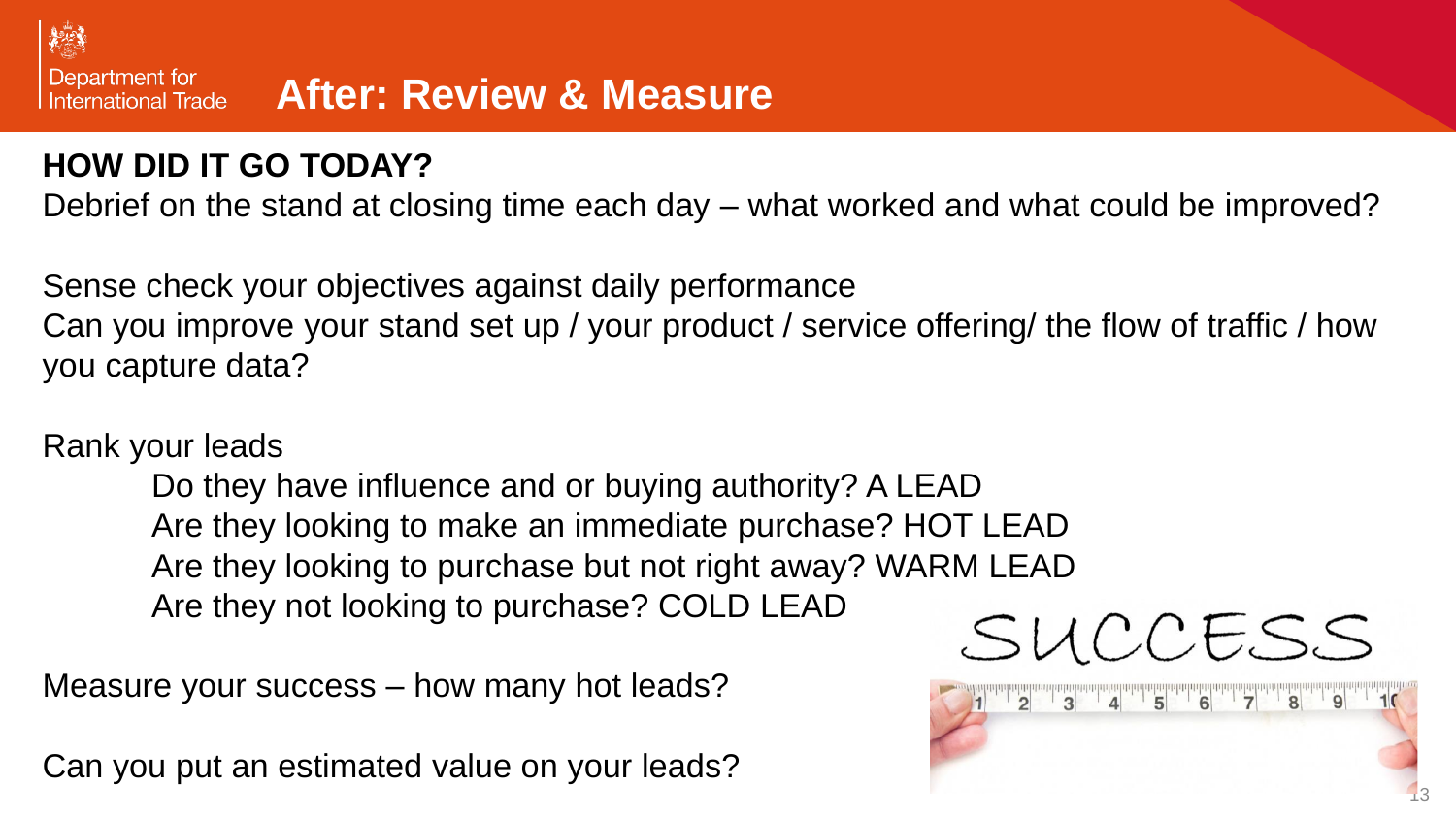

# **Summary and Feedback from 2019 UK Pavilion Exhibitors**

Plan your stand and how it will work – set objectives

Organise your deadlines (forms/passes/freight/hotels/dinner reservations)

Advertise your presence before & bring marketing materials

Qualify leads, network and follow up

Measure your success

*'The catering at the UK Pavilion is of real benefit & it saves time'*

*'Meeting rooms on the UK Pavilion were invaluable'*

*'Large retailers were attracted to the UK Pavilion whilst I was there (e.g. TK Maxx, Superdrug)'*

*'It can get busy! Be clear about the businesses you want to talk to. I picked up new distributors from passing visitors'*

*'Book meetings in advance and try not to cancel or delay them'*

*'The Fiere is big and disorientating if you have not been there before'*

*'Stay in Bologna for good networking opportunities, and don't forget to go to the Celtic Druid!'*